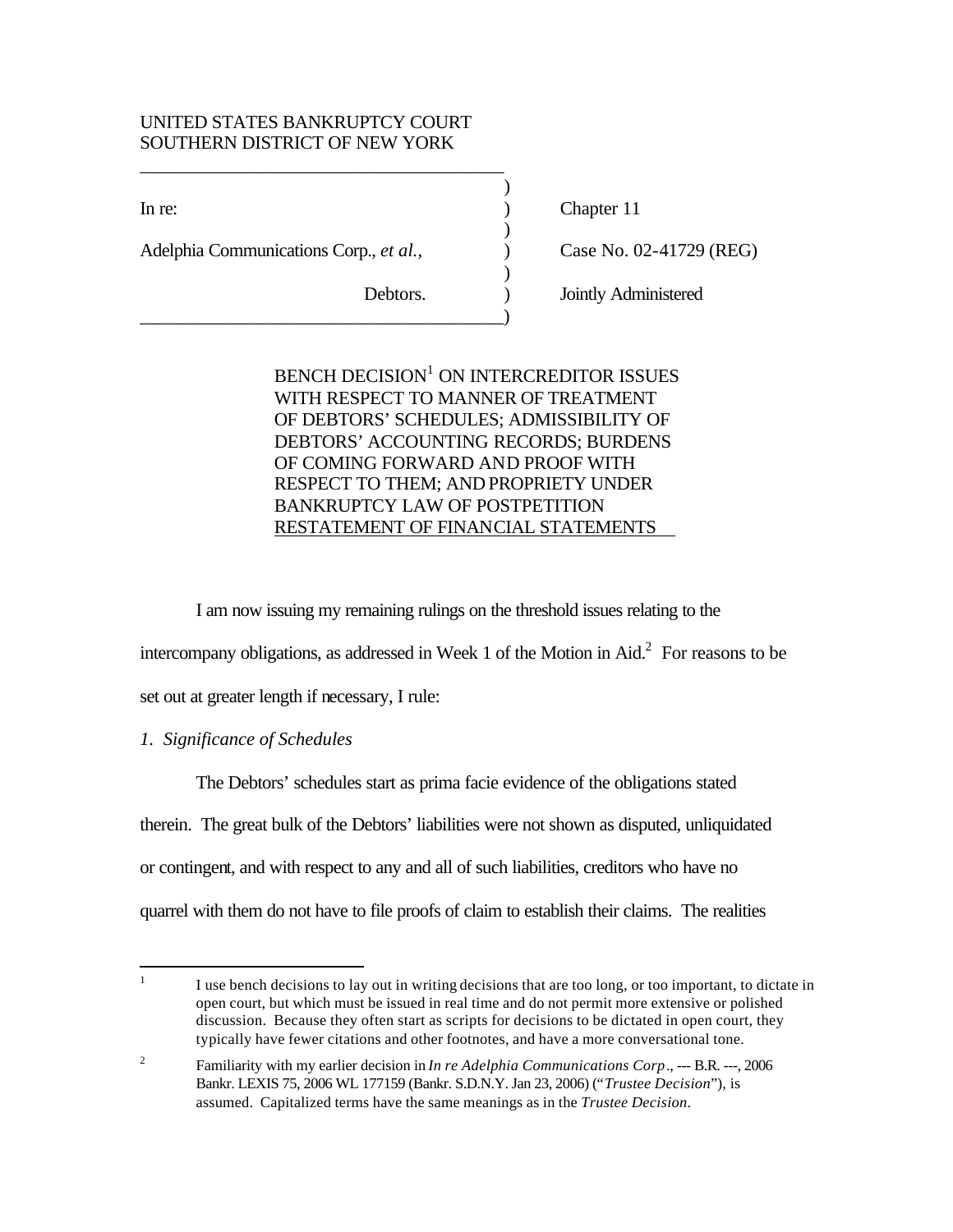that schedules can be amended, or that they were prepared by or on behalf of Debtors with respect to liabilities owed to one another, do not detract in any way from that, or make the schedules less capable of being relied on. But just as proofs of claim can be challenged by a party in interest, schedules can be challenged too, and if challenged (as they have been here), the schedules no longer have a presumption of validity.

Anyone who wishes to challenge schedule entries has the burden of coming forward to do so. But the burden of coming forward is not the same as the burden of proof. And once the schedules are challenged, the Court must then consider issues relating to the existence, amount and priority of the underlying intercompany liabilities on the merits.

# *2. Hearsay Objection to Admissibility of Ledgers et al. as Business Records*

As announced on February 3, 2006, and for the reasons then set forth at length on the record, the Debtors' financial statements, ledgers, journal entries and other accounting records, whether prepared before or after the restatement—and, indeed, whether prepared during the Rigas era or thereafter—are not inadmissible hearsay. They are business records admissible into evidence, for the truth of the matter asserted (including, in particular, the existence of intercompany obligations), under Fed. R. Evid. 803(6) and 803(7). As a consequence, they may be used to prove or disprove the existence of intercompany obligations in a situation, like this one, where the schedules have been challenged.

#### *3. Burdens of Proof*

In a claims context, the burden of proof is not the same as the burden of coming forward. Because establishing an intercompany liability or claim is, in my view, essentially establishing a particular type of claim, the same burdens that are applicable to establishing the allowability of claims exist here as well. Thus a party asserting the

-2-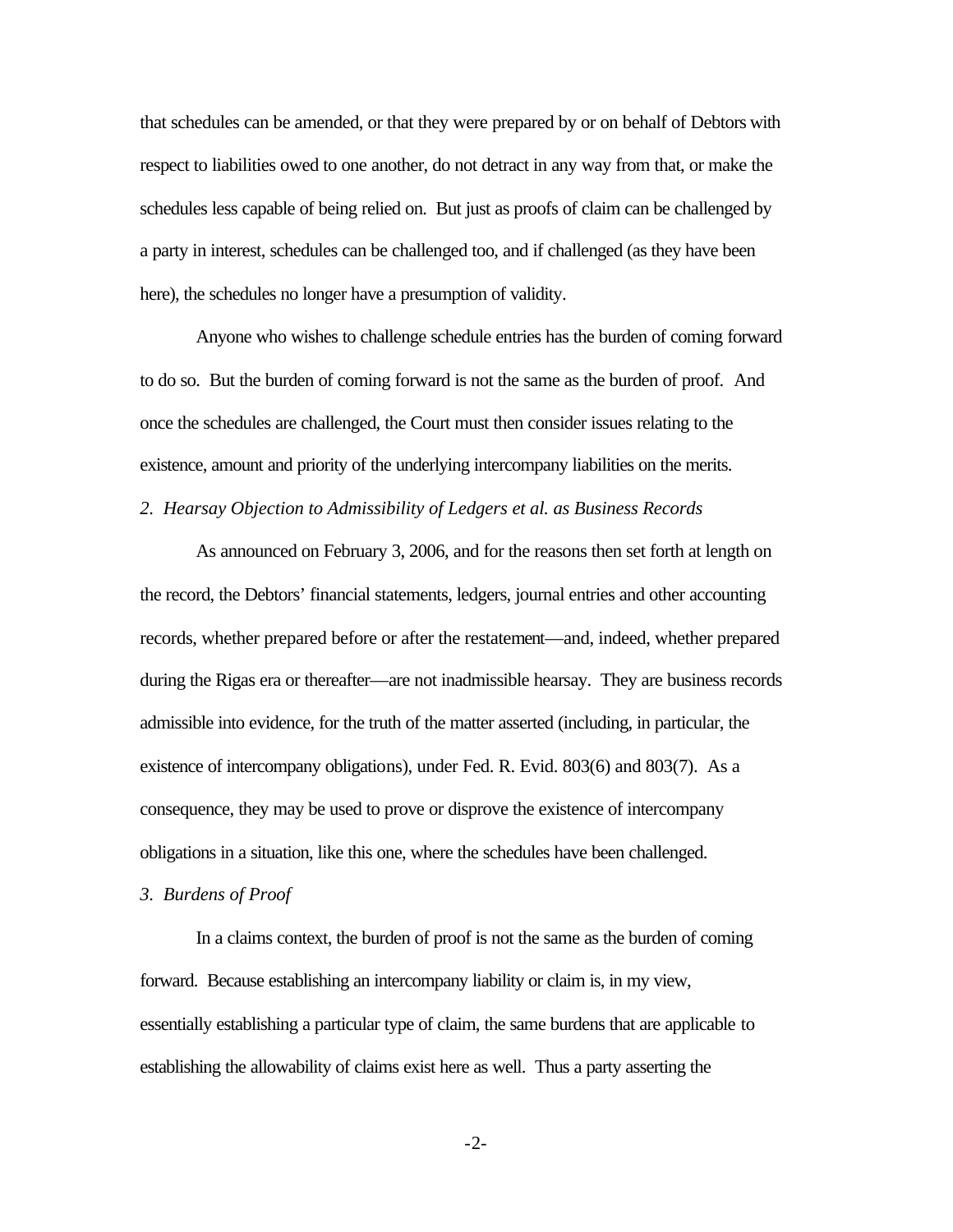existence of a claim has the burden of establishing, by a preponderance of the evidence, that the claim is valid.

## *4. Significance of Business Records*

With the schedules having been challenged, the schedules themselves are no longer sufficient by themselves to establish the existence or amount of intercompany claims. But the financial statements, ledgers, journal entries and other accounting business records (together, the "Business Records") underlying the schedules may be used to establish the intercompany receivables or payables that the schedules show. The Business Records, in turn, will be evidence of the "right to payment" by which "claim" is defined.

But to say that the Business Records may be used for that purpose is not to say that the Business Records conclusively establish such claims, or that they presumptively do. To the contrary, no presumptions that would alter usual burdens of proof would attach to the Business Records.

### *5. Use of Business Records*

Rather, the Business Records, once in evidence, can be used like any other evidence tending to prove or disprove the existence of a fact in question—including, as relevant here, the existence of intercompany obligations, and, hence, intercompany claims. The Business Records, now that they are in evidence, will be as persuasive in establishing the obligations they reflect as the circumstances warrant.

Under the facts here, those circumstances will include, at the least:

— the extent to which the Business Records are mathematically disputed;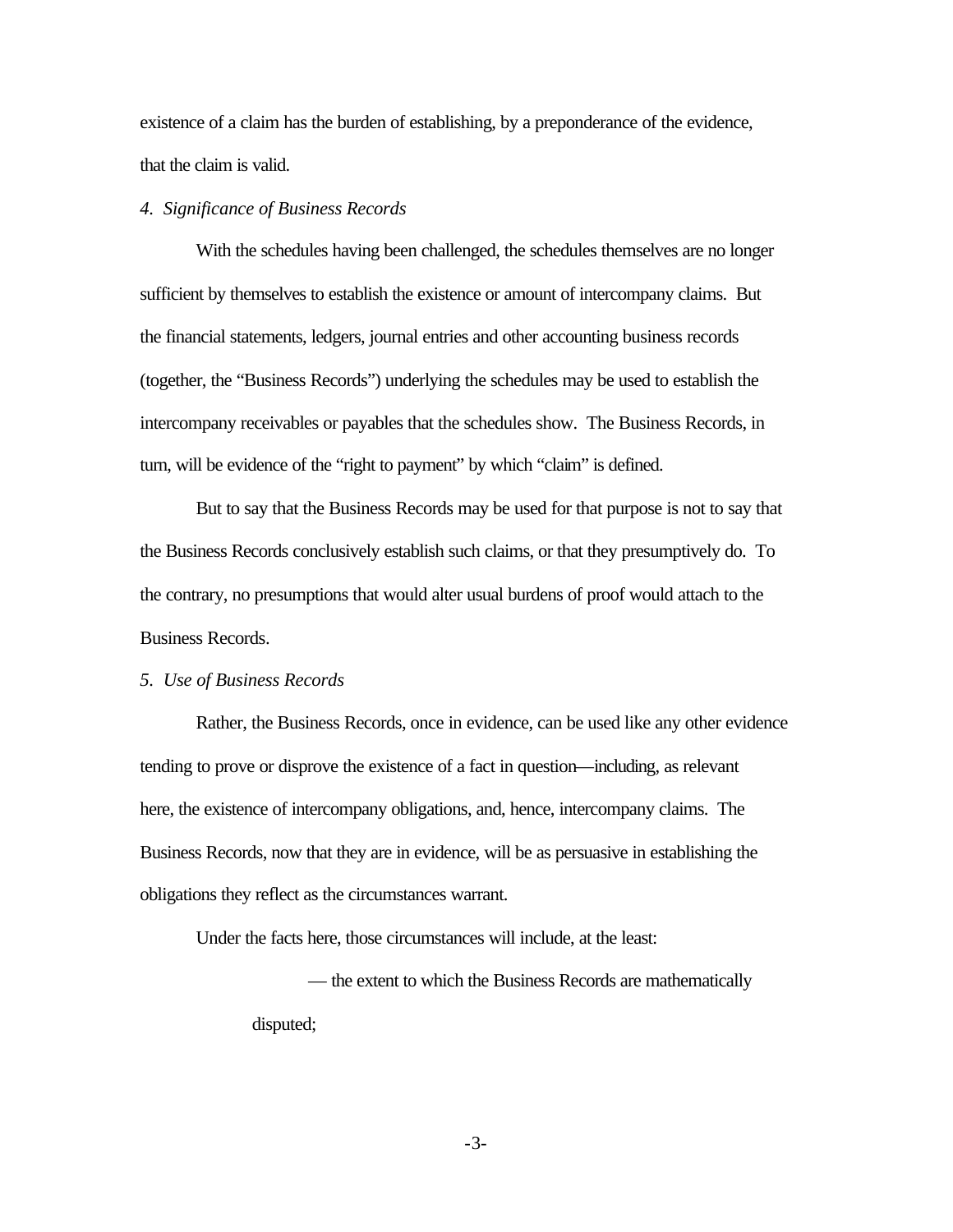— the extent to which the Business Records record or fail to record transactions that seemingly should have been recorded;

— the degree of effort, care, thought and integrity that went into the accounting entries in question, when first made and when corrected as part of the restatement process;

— express or implied qualifications and caveats in the Business Records;

— the extent to which obligations seemingly appearing from the Business Records conform to, or are contradicted by, other relevant evidence;

— the extent to which transactions reflected in the Business Records had economic substance;

— why do various Debtors (including, inter alia, holding companies) show the liabilities they show;

— the extent to which any alternate means of accounting would more accurately track where money actually went, on whose behalf money was paid, or for whose benefit money was spent;

— the extent to which any aspect of the Business Records is the result of purely historic facts, on the one hand, or judgmental matters, on the other (and, if the latter, the extent to which the judgmental calls should be respected); and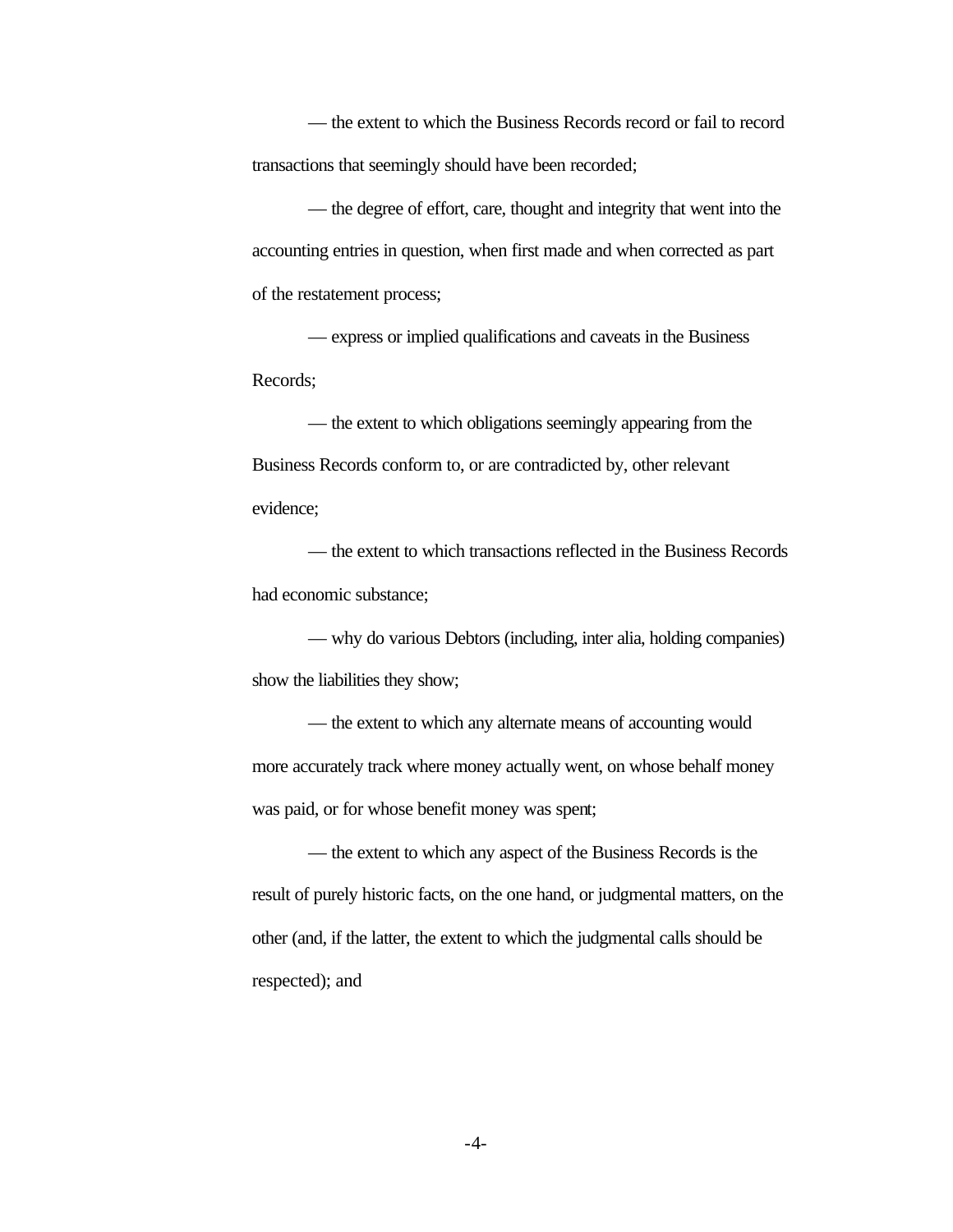— the extent to which the Business Records' assumptions or conclusions should be trumped by determinations of law or of mixed questions of fact and law that are up to the courts to decide.

These matters, along with any other relevant matters not listed, will be considered in Week 2 or in other proceedings to follow.

The matter of the existence of intercompany obligations should not be confused with what I regard as separate issues: whether intercompany obligations should be avoided; whether they should be *pari passu* with other obligations, subordinated to other obligations, or some other possibility; or whether they should be recharacterized to be deemed to be contributions of equity and not debt.

## *6. Section 362/Section 549 Contentions*

The Debtors' restatement of their financial statements, and related amendment of their schedules, did not violate section 362 of the Code, nor constitute unauthorized postpetition transfers voidable under section 549 of the Code. That would be so even if the Debtors' qualifications and disclaimers with respect to the restated financials had been narrower or had not been made at all.

\* \* \*

I think these conclusions fall on the "more obvious" end of the spectrum of difficulty with respect to the matters that are in controversy. But to the extent anyone nevertheless wishes to appeal these conclusions or seeks leave to appeal to do so, I will supplement or replace this summary of the rulings with a more extensive discussion. In that connection, parties should identify the particular issue(s) they wish to have fleshed out,